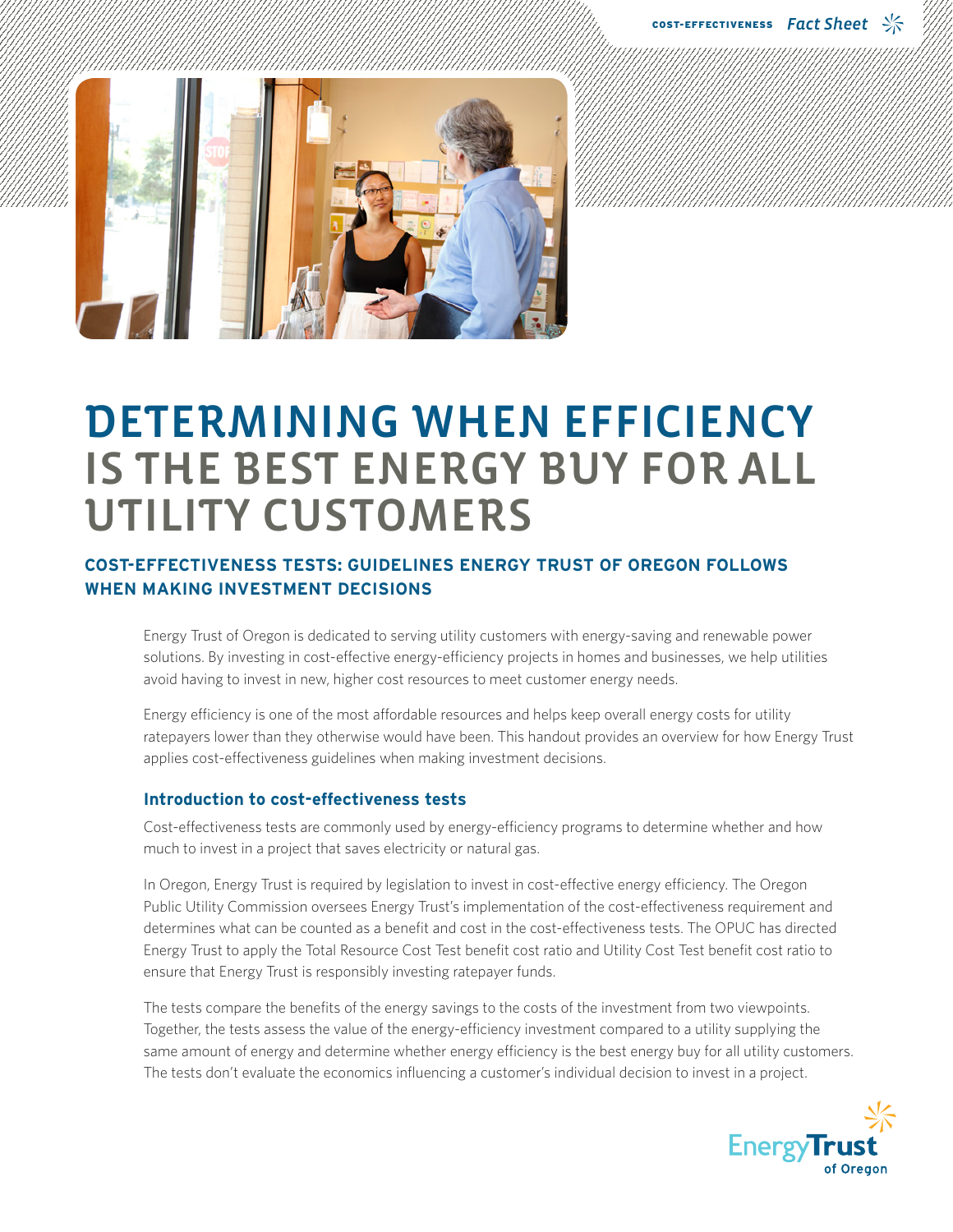#### **How Energy Trust applies the cost-effectiveness tests**

For Energy Trust to provide an incentive for a project, the benefit must meet or outweigh the cost. This is expressed as a ratio with the benefits in the numerator and the costs in the denominator. For Energy Trust to invest in a project the ratio must be 1.0 or greater for both tests.

#### *Total Resource Cost Test benefit cost ratio (TRC)*

This test is the main test that determines whether Energy Trust can offer an incentive for a project. It is central to how Energy Trust delivers on its mission. The test also reflects the region's approach to long-term energy planning by prioritizing investment in low-cost energy resources—energy efficiency is often the most affordable resource.

- 1. Benefits: The value of energy savings to the ratepayers of the utility system over the expected life of the energyefficiency resource (otherwise known as the avoided cost of energy). In some cases the benefits also include quantifiable non-energy benefits, such as water savings and operations and maintenance benefits.
- 2. Costs: The total cost of the energy-efficiency resource, including Energy Trust incentives and the project cost paid by the participating customer.

## **When a project is not cost effective**

#### The OPUC provides some flexibility to how Energy Trust applies the cost-effectiveness requirement. Exceptions may be allowed for a few situations, for example, pilots, new technologies, the presence of significant hard-to-quantify non-energy benefits and projects that provide consistency for the market. These exceptions are rare and need to be well supported (refer to OPUC UM 551). Only a small portion of Energy Trust annual savings result from projects supported under cost-effectiveness exceptions.

For projects that are not cost effective or trending in that direction, Energy Trust works with the market to learn about project costs and gather more project data. Information from past projects is used when applying the cost-effectiveness tests, and receiving more data or refined data helps the calculations. In some cases, Energy Trust can make adjustments to requirements (like resetting eligibility requirements where the savings are higher or costs are lower) and will then seek OPUC guidance on whether the project can continue to be supported with an exception to the cost-effectiveness requirement.

#### **RESOURCES**

Energy Trust cost-effectiveness policy **www.energytrust.org**

The American Council for an Energy-Efficient Economy: National survey of state policies and practices for the evaluation of ratepayer-funded energy efficiency programs **www.aceee.org/research-report/u122**

OPUC UM 551 Order 94-590 available upon request to the OPUC

For questions or feedback on Energy Trust's use of cost-effectiveness tests in determining what projects to support with cash incentives, contact the OPUC Energy Efficiency Programs staff member **www.puc.state.or.us/Pages/contacts\_engII.aspx**

#### *Utility Cost Test benefit cost ratio (UCT)*

This second test is used to help determine the incentive amount for a project. It helps Energy Trust understand whether providing an incentive is cost effective for the utility system.

- 1. Benefits: The value of energy savings to the ratepayers of the utility system over the expected life of the energyefficiency resource (otherwise known as the avoided cost of energy).
- 2. Costs: The cost of the Energy Trust incentive.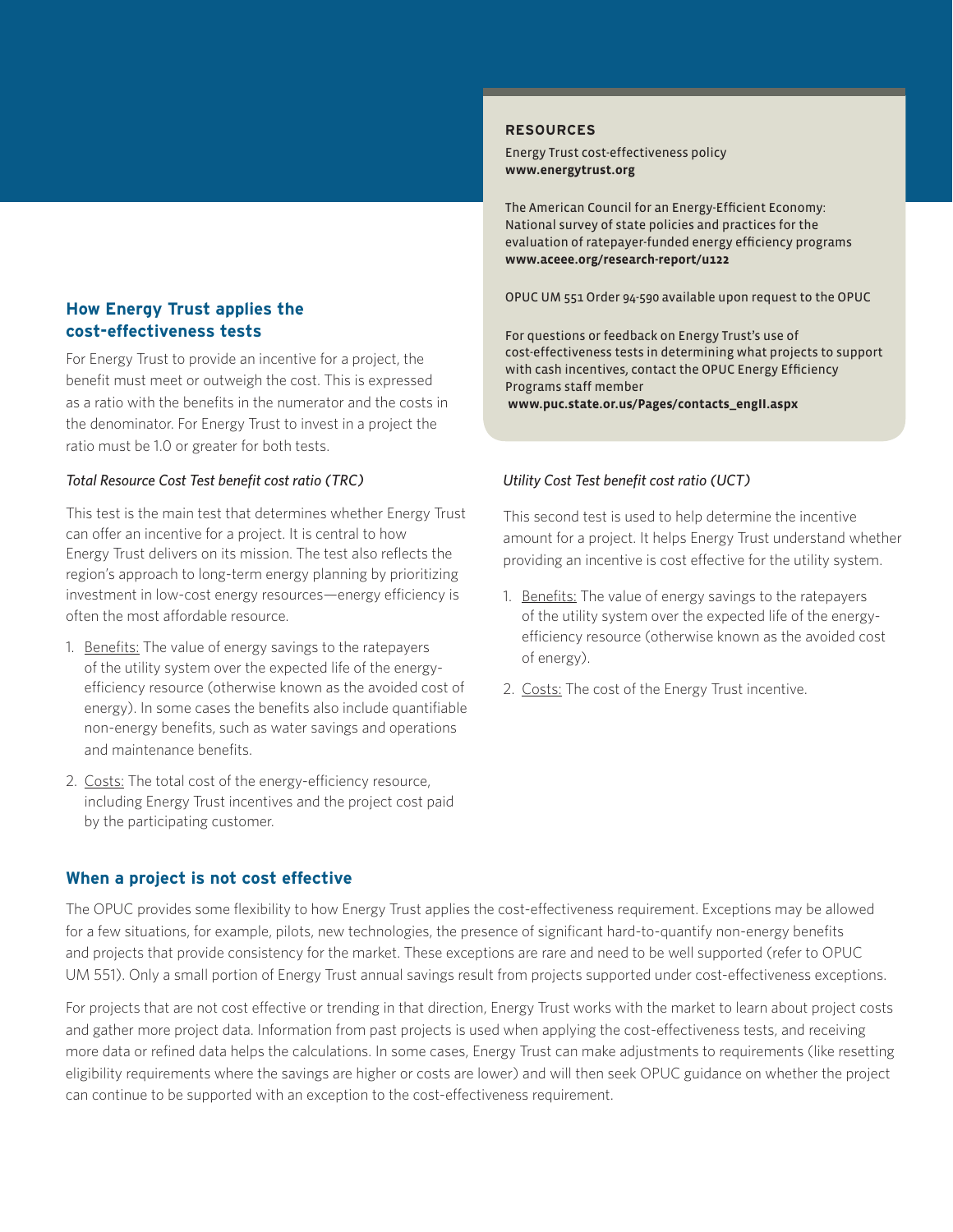### **Evaluating a project's cost effectiveness**

When evaluating a project's cost effectiveness, Energy Trust evaluates each piece—or measure—of the project.

|                                                   | <b>Total Resource Cost Test (TRC)</b>                                                                                                                                                                                            | <b>Utility Cost Test (UCT)</b>                                                                                                                                         |
|---------------------------------------------------|----------------------------------------------------------------------------------------------------------------------------------------------------------------------------------------------------------------------------------|------------------------------------------------------------------------------------------------------------------------------------------------------------------------|
| <b>Purpose</b>                                    | To determine whether to provide an incentive<br>for an energy-efficiency measure.                                                                                                                                                | To help determine the amount of the<br>incentive.                                                                                                                      |
| Measure passes if                                 | The value of the energy saved exceeds the<br>total cost of the measure, and the cost of<br>the energy-efficiency resource provides<br>good value to all utility customers and the<br>participating customer.                     | The value of the energy saved exceeds the<br>cost of the incentive, and the cost of the<br>energy-efficiency resource provides good<br>value to all utility customers. |
| <b>Benefits calculation</b>                       | • Savings from avoiding the use of more<br>expensive energy<br>• Quantifiable non-energy benefits to the<br>participating customer or the utility, like<br>water savings, improved indoor air quality<br>or increased home value | Savings from avoiding the use of more<br>expensive energy.                                                                                                             |
| <b>Costs calculation</b>                          | • Amount of incentive<br>• Amount of participant's costs                                                                                                                                                                         | Amount of incentive                                                                                                                                                    |
| <b>Calculation used by</b><br><b>Energy Trust</b> | (Lifetime (Savings) · (Avoided Costs)<br>+ (Non-Energy Benefits)) /<br><b>Total Cost of Measure</b>                                                                                                                              | (Lifetime (Savings) • (Avoided Costs)) /<br>Incentive Amount                                                                                                           |

*NOTE: The term project is used throughout this document for ease of reading and to indicate the overall package of energy-efficiency measures a customer is considering. A project may consist of one energy-efficiency measure or it may include many measures. When evaluating the cost effectiveness of a project, Energy Trust applies the test to each individual measure.*